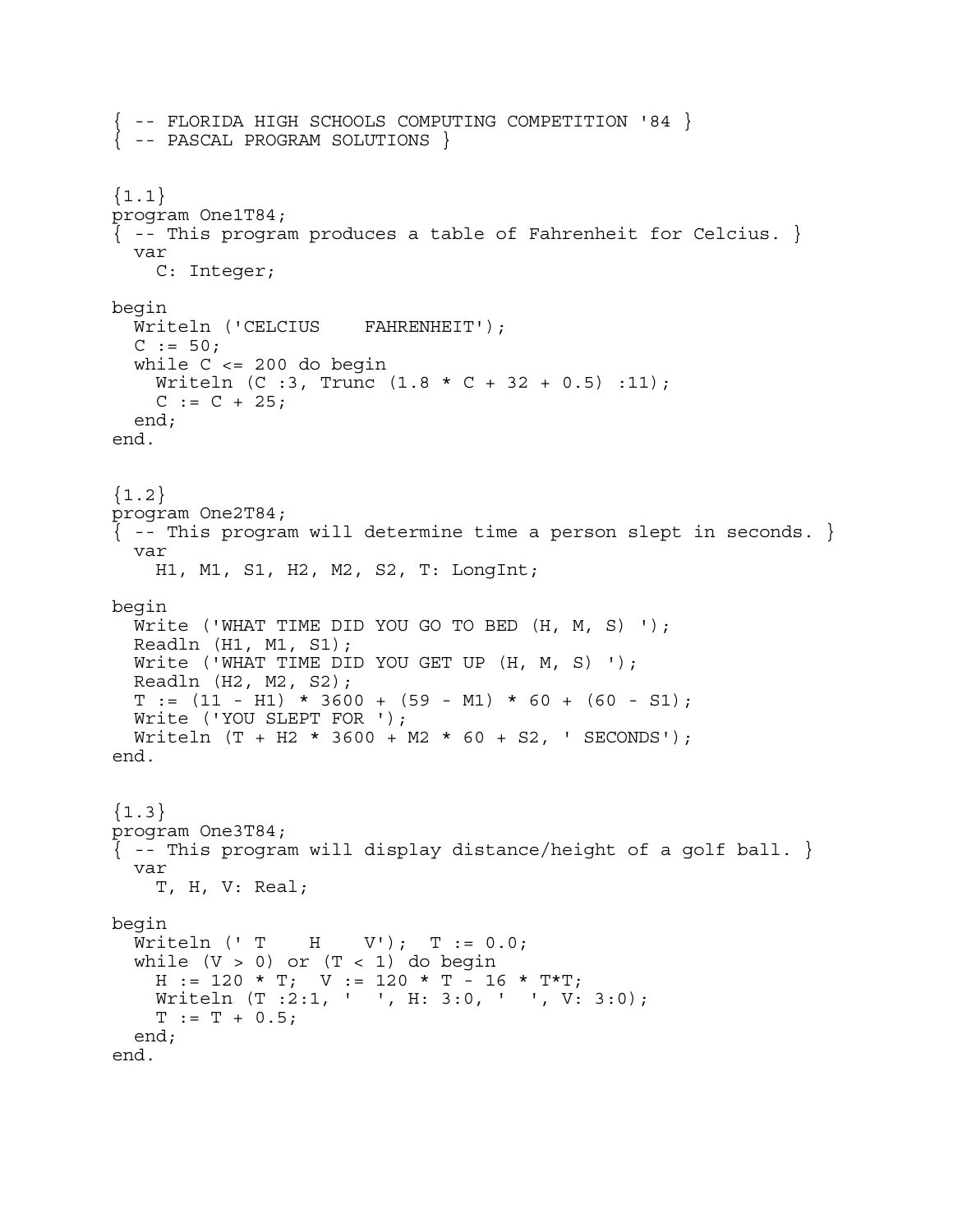${1.4}$ program One4T84;  $\{$  -- This program produces table of mice population and food.  $\}$  var Y, P, F: Integer; begin Writeln ('NUMBER OF YEARS POPULATION FOOD SUPPLY FOR');  $Y := 0; P := 10; F := 100;$  Writeln (Y, ' ':16, P :4, F :14); while  $P < F$  do begin  $Inc(Y); P := P * 2; F := F + 40;$  Writeln (Y, ' ':16, P :4, F :14); end; end.  ${1.5}$ program One5T84;  $\{-$ - This program will determine time that a savings doubles.  $\}$  var N, P, Y: Integer; X: Real; begin Write ('Enter amount,  $\frac{1}{2}$  '); Readln (N, P);  $X := N; Y := 0;$ while  $X < 2 * N$  do begin  $X := X * (1 + P / 100)$ ; Inc(Y); end; Writeln (Y, ' YEARS'); end.  ${1.6}$ program One6T84;  $\{ - -$  This program will determine name at beginning and end.  $\}$  var Min, Max, NM: String[10]; I: Byte; begin  $Min := 'ZZZZZZZZZ'$ ;  $Max := 'AAAAAAAAA'$ ; for  $I := 1$  to 5 do begin Write ('Enter name: '); Readln (NM); if  $NM < Min$  then Min :=  $NM$ ; if  $NM$  > Max then Max :=  $NM$ ; end; Writeln ('NAME CLOSEST TO BEGINNING: ', Min); Writeln ('NAME CLOSEST TO END: ', Max); end.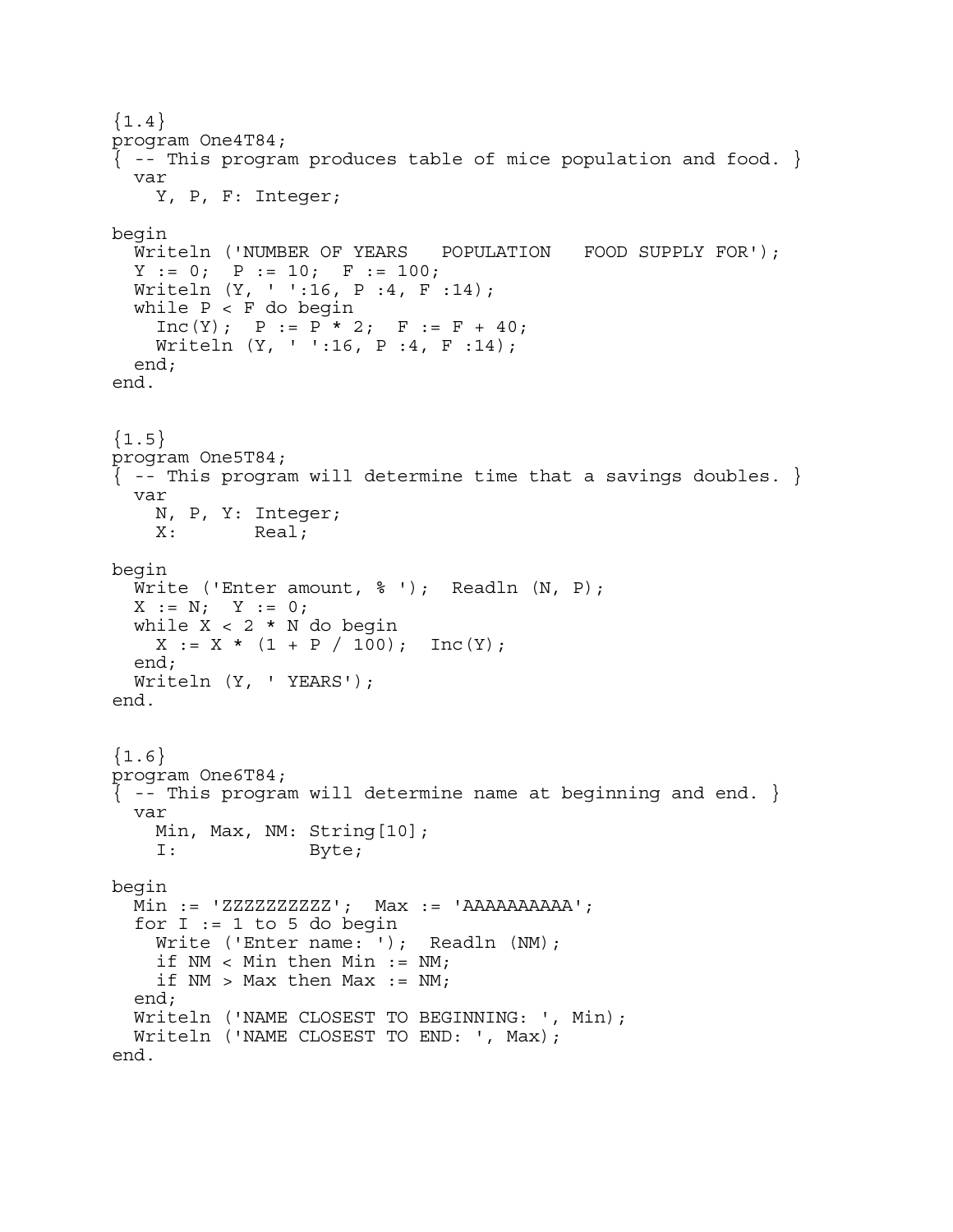```
{1.7}program One7T84; 
\{-- This program will determine longest run of heads of tosses. \} var 
    N, H, Max, I: Integer; 
begin 
   Randomize; 
 Write ('N: '); Readln (N);
 H := 0; Max := 0;for I := 1 to N do
    if Random(2) = 1 then Inc(H) else 
      if H > Max then begin
        Max := H; H := 0; end
       else 
        H := 0;If H > Max then Max := H;
   Writeln (Max, ' CONSECUTIVE HEADS'); 
end. 
{1.8}program One8T84; 
{ -- This program will display numbers with 7s zapped. } 
   var 
     I, T, O: Byte; 
begin 
  for I := 1 to 100 do begin
    T := I div 10; 0 := I - T * 10;if ((T = 7) or (0 = 7) and (T \mod 7 = 0) then
       Write ('ZAPZAP' :16) 
    else if (T = 7) or (0 = 7) then
       Write ('ZAP': 16) 
     else 
       Write (I :16); 
   end; 
   Writeln; 
end.
```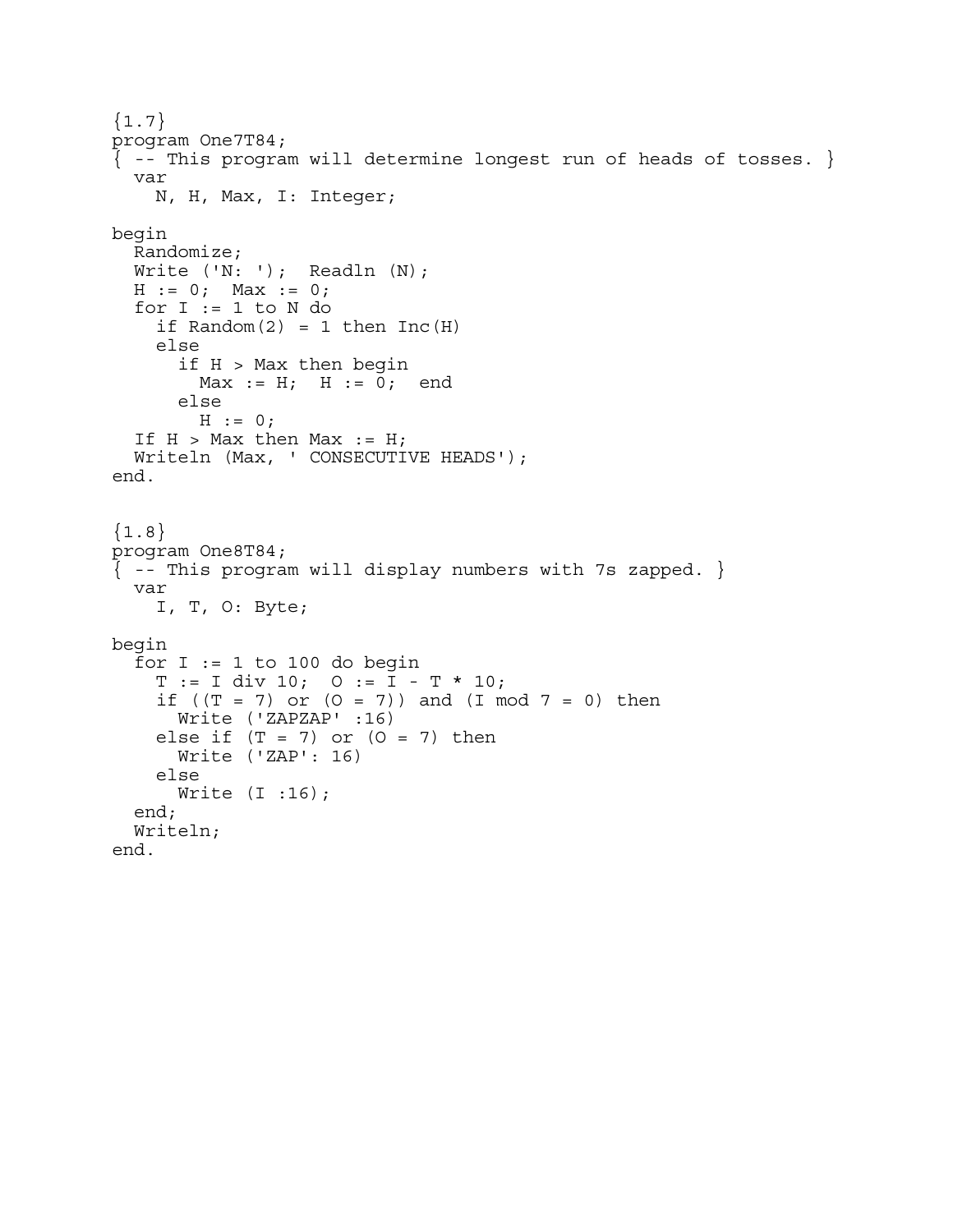```
{1.9}program One9T84; 
{ -- This program will print the # of double letters. } 
   var 
    C, LastC: Char;<br>A: Strin
              String[60];
     D, I: Byte; 
begin 
  Write ('Enter text: '); Readln (A); D := 0;
  for I := 1 to Length(A) do begin
    C := A[I];if C = LastC then Inc(D);
    LastC := C; end; 
  Writeln (D);
end. 
{1.10}program One10T84; 
{ -- This program will display sevens multiplication facts. } 
   var 
     I, Ans, W: Byte; 
begin 
  for I := 0 to 9 do begin
    W := 0; repeat 
      Write (I, Y, Z = '); Readln (Ans);if Ans \lt> I * 7 then
        if W = 0 then W := 1 else begin
            Writeln (I * 7); 
           W := 2; end; 
    until (I * 7 = Ans) or (W = 2);
   end; 
end.
```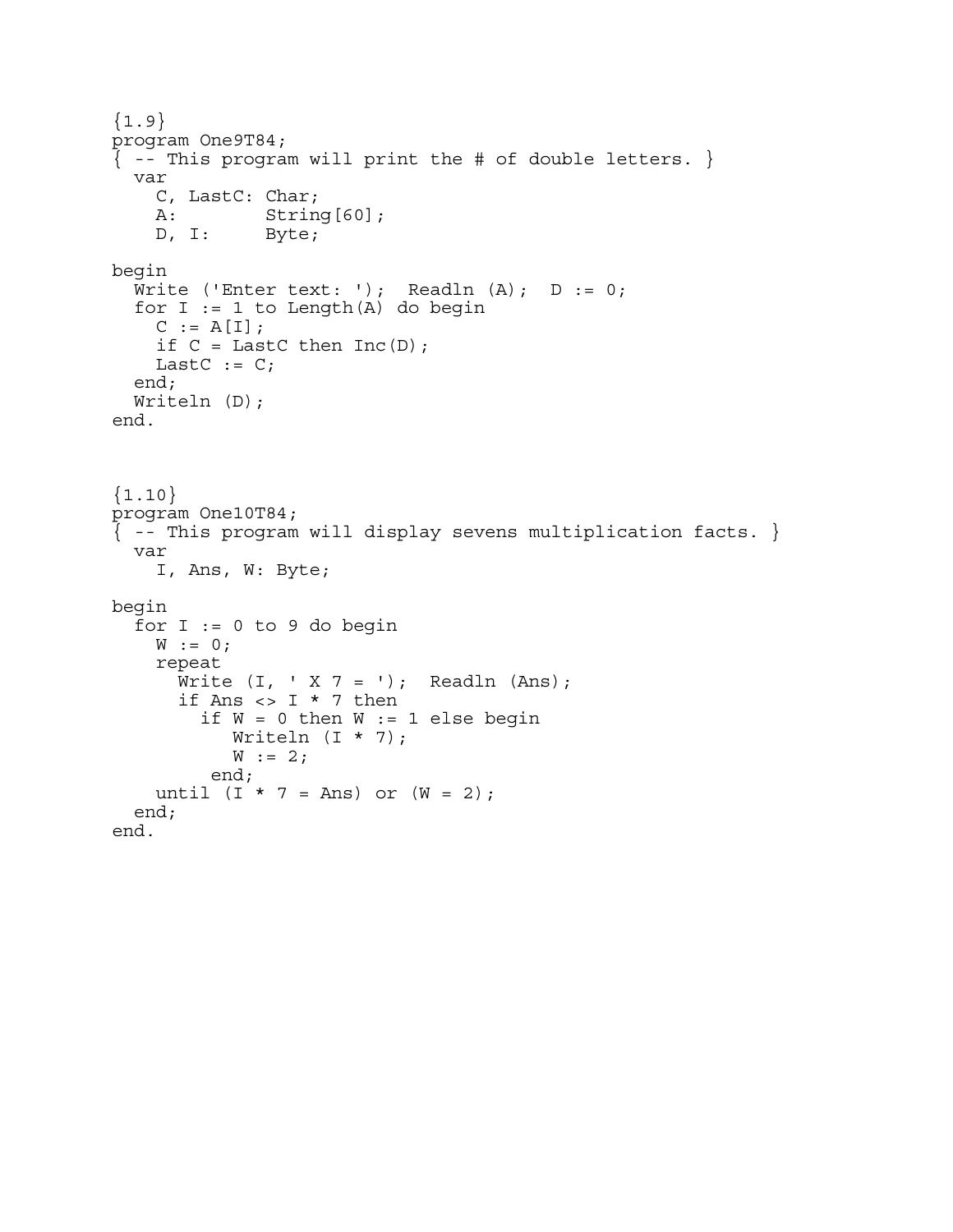```
{2.1}program Two1T84; 
\{ - - This program will print number of vowels in text. \} var 
     A: String[60]; 
     C: Char; 
     I, V: Byte; 
begin 
  Write ('Enter text: '); Readln (A);
  for I := 1 to Length (A) do begin
    C := A[I]; if C in ['A', 'E', 'I', 'O', 'U'] then 
      Inc(V); end; 
   Writeln (V, ' VOWELS'); 
end. 
{2.2}program Two2T84; 
\{ - - This program sorts rational numbers in increasing order. \} var 
     N, M, I, J, S: Integer; 
     Nst, Mst, Xst: String[7]; 
     X: Real; 
     V: Array [1..9] of Real; 
     A: Array [1..9] of String[7]; 
begin 
  Write ('Enter N, M: '); Readln (N, M); S := 0;
  while (N > 0) and (M > 0) do begin
    Inc(S);
 Str (N, Nst); Str (M, Mst); 
A[S] := Nst + '/' + Mst; V[S] := N / M;
    Write ('Enter N, M: '); Readln (N, M);
   end; 
  for I := 1 to S-1 do
    for J := I + 1 to S do
      if V[I] > V[J] then begin<br>X := V[I]; V[I] := VV[I] := V[J]; \quad V[J] := X;Xst := A[I]; A[I] := A[J]; A[J] := Xst; end; 
  for I := 1 to S do Writeln (A[I]);
end.
```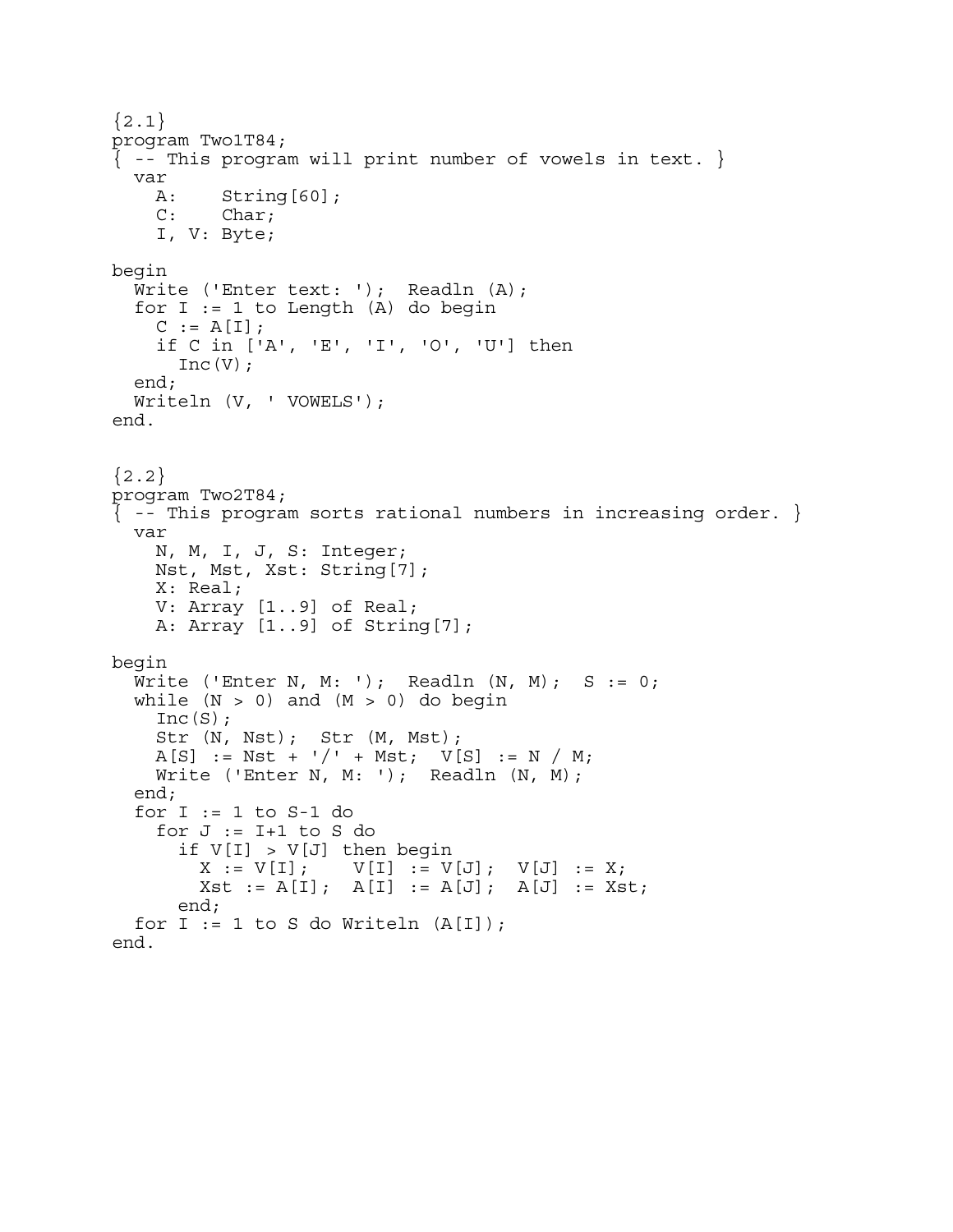```
{2.3}program Two3T84; 
\{ - - This program displays #s that sum of cubes of digits= #. \} var 
     I, J, K, Num: Integer; 
begin 
  for I := 1 to 9 do
    for J := 0 to 9 do
      for K := 0 to 9 do begin
        Num := I*100 + J*10 + K;
         if Num = I^*I^*I + J^*J^*J + K^*K^*K then Writeln (Num);
       end; 
end. 
{2.4}program Two4T84; 
\{ - - This program will print a triangle of #s by an algorithm. \} var 
     N, J, I, X: Integer; 
begin 
  Write ('Enter # of rows: '); Readln (N);
  for I := 1 to N do begin
     Write (' ': N-I+1); 
    for J := I to 2 \times I - 1 do
       Write (J mod 10); 
    for J := 2 \times I - 2 downto I do
      Write (J mod 10);
     Writeln; 
   end; 
end. 
{2.5}program Two5T84; 
\{ -- This program will display a page of multiplication drills. \}uses Crt; 
   var 
     I, H, V, X, Y: Byte; 
begin 
   Randomize; ClrScr; 
   Writeln (' MULTIPLICATION DRILL'); 
  for I := 1 to 6 do begin
    H := (I - 1) div 3; V := I - H * 3; H := H * 20 + 1;
    X := \text{Random}(90) + 10; \quad Y := \text{Random}(9) + 1;GotoXY (H, V*5); Write (I, '. ', X);<br>GotoXY (H, V*5+1); Write (' X ', Y)
 GotoXY (H, V*5+1); Write (' X ', Y); 
 GotoXY (H, V*5+2); Write (' ----'); 
   end; 
end.
```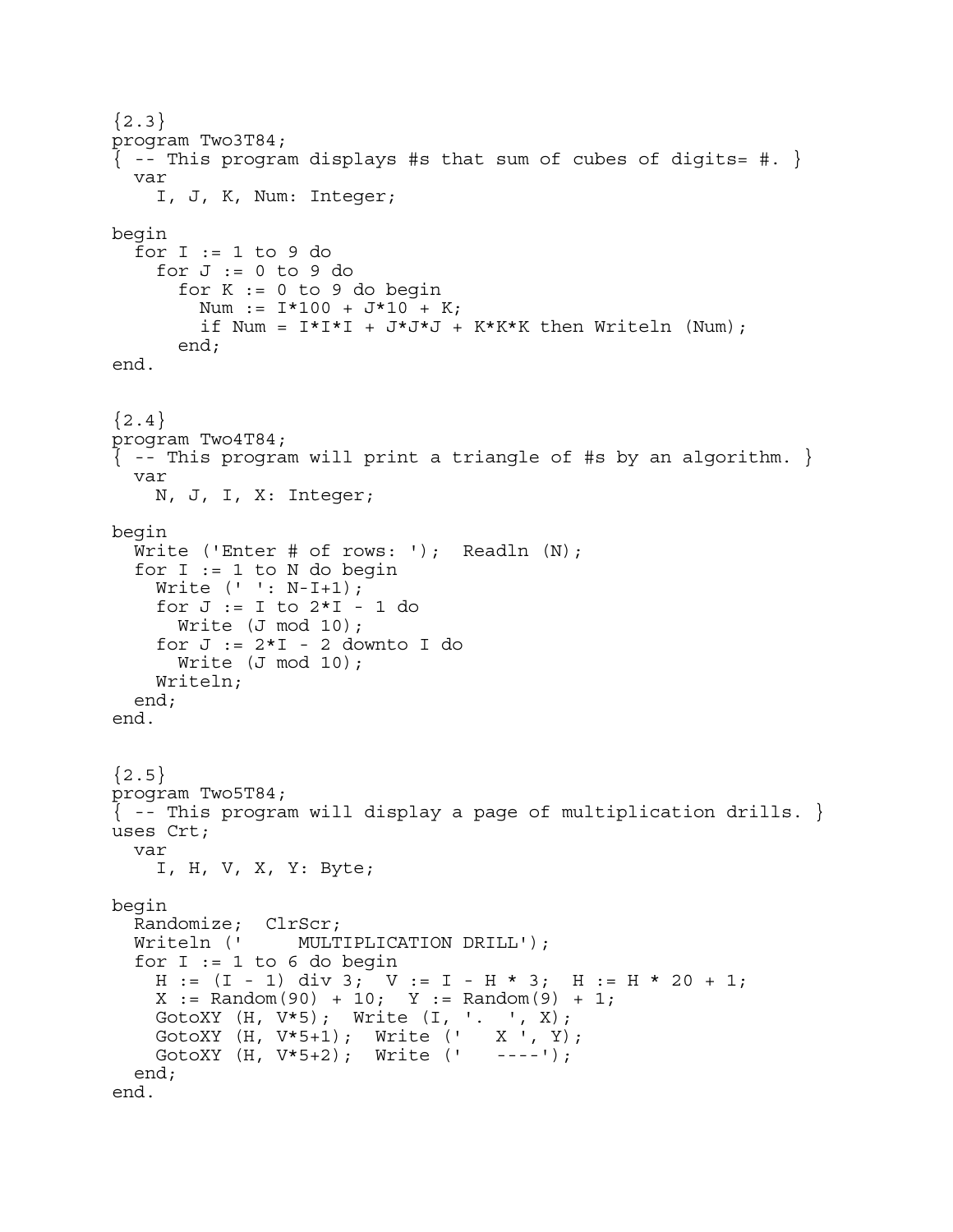${2.6}$ program Two6T84;  $\{$  -- This program will simulate throwing darts.  $\{$  var N, X, Y, I, J, S: Byte; A: Array [1..5, 1..5] of Byte; begin Randomize; Write ('Enter N: '); Readln  $(N)$ ; S := 0; for  $I := 1$  to 5 do for  $J := 1$  to 5 do  $A[I, J] := 0;$ for  $I := 1$  to  $N$  do begin  $X := \text{Random}(5) + 1; Y := \text{Random}(5) + 1; A[X, Y] := 1;$  end; for  $I := 1$  to 5 do begin for  $J := 1$  to 5 do if  $A[I, J] = 1$  then begin Write  $('*')$ ; Inc(S); end else Write  $( ' . ' )$ ; Writeln; end; Writeln ('NUMBER OF THROWS =  $', N$ ); Writeln ('NUMBER OF SQUARES HIT =  $', S$ ); end.  ${2.7}$ program Two7T84; { -- This program will determine if text is palindrome. } var A, S: String[80]; L, I: Byte; C: Char; begin Write ('Enter text: '); Readln (A);  $S := '':$ for  $I := 1$  to Length $(A)$  do begin  $C := A[I];$ if  $(C \gt = 'A')$  and  $(C \lt = 'Z')$  then  $S := S + C$ ; end;  $L := Length(S);$ for  $I := 1$  to  $L$  div  $2$  do if  $Copy(S, I, 1) \Leftrightarrow Copy(S, L - I + 1, 1)$  then begin Writeln ('NOT PALINDROME'); Exit; end; Writeln ('PALINDROME'); end.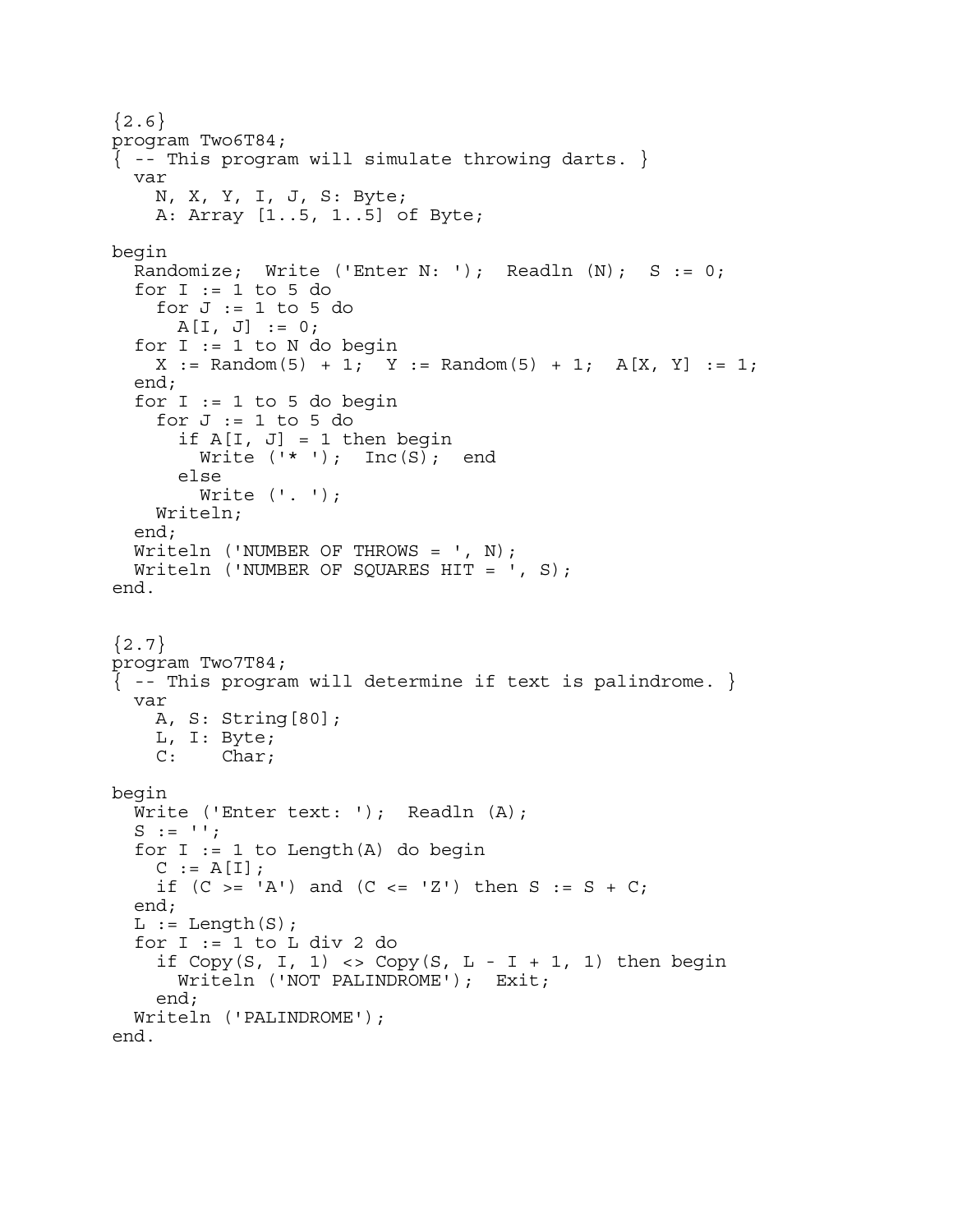```
{2.8}program Two8T84; 
\{ -- This program will display the frequency of letters. \} var 
     A: String[60]; 
     B: Array[1..26] of Byte; 
    L, I, X, T: Byte;
    C: Char;
begin 
  Write ('Enter sentence: '); Readln (A);
  L := Length(A); T := 0;for I := 1 to 26 do B[I] := 0;
  for I := 1 to L do begin
    C := A[I]; if C in ['A' .. 'Z'] then begin 
      X := \text{Ord}(C) - \text{Ord}'(A') + 1; \text{ Inc}(B[X]); \text{ Inc}(T); end; 
   end; 
   Writeln ('LETTER FREQUENCY PERCENT'); 
   for I := 1 to 26 do 
     if B[I] > 0 then begin 
      Write (Chr(I + 64), '': 8, B[I], '': 11);Writeln (Round (B[I] / T * 100));
     end; 
     Writeln ('TOTAL ', T); 
end. 
{2.9}program Two9T84; 
{ -- This program will print the longest word in sentence. } 
   var 
     A, W, Max: String[80]; 
     I, L: Byte; 
    C: Char;
begin 
  Write ('Enter sentence: '); Readln (A); A := A + ' ';
  L := Length (A); Max := ''; W := '';for I := 1 to L do begin
    C := A[I];if C \leq 1 ' then
      W := W + C else begin 
      if Length(W) > Length(Max) then Max := W;W := '': end; 
   end; 
   Writeln (Max); 
end.
```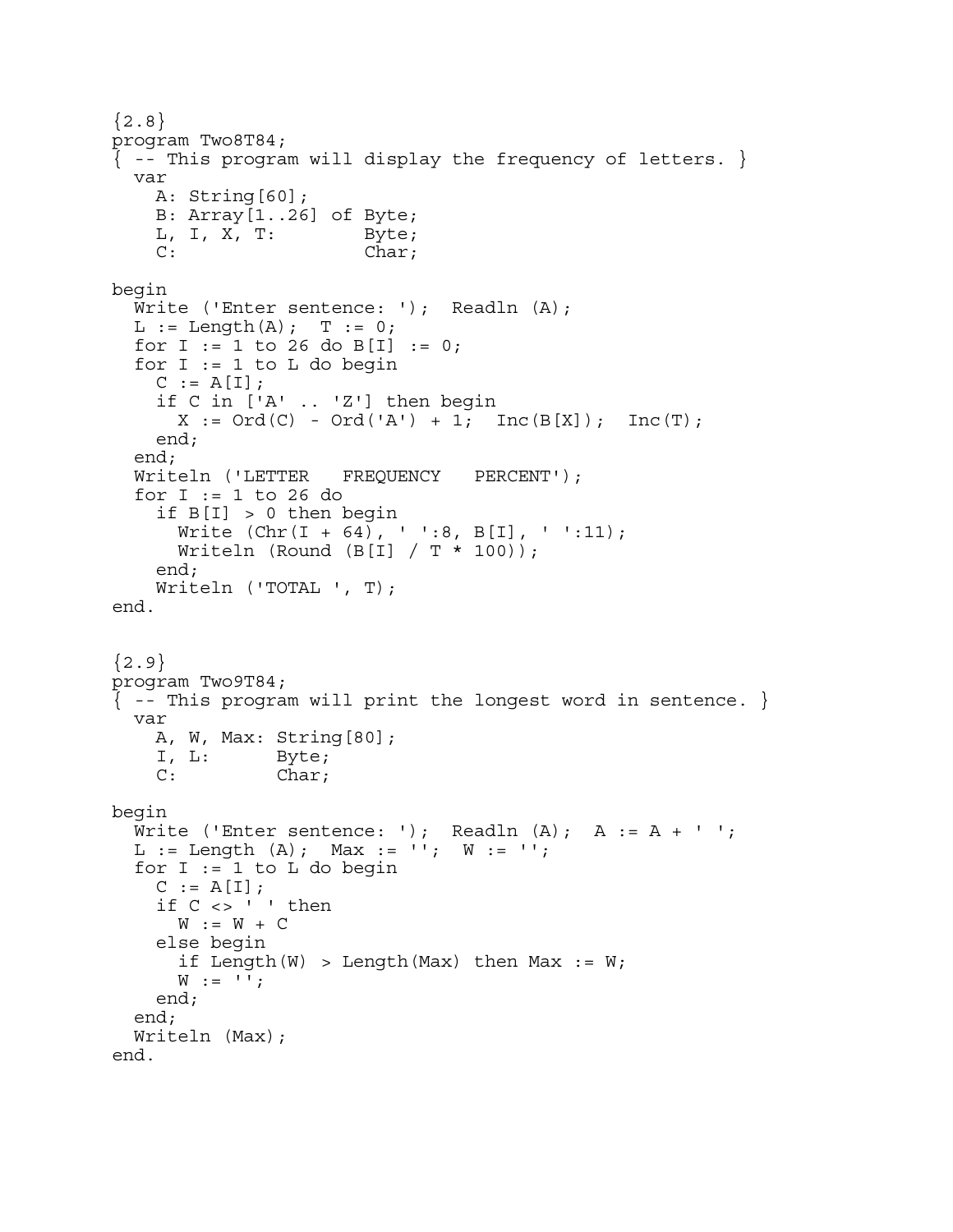```
{2.10}program Two10T84; 
\{ -- This program will play rock, scissors, and paper. \} var 
    A: Char;
     X, T, L, W: Byte; 
begin 
   Randomize; 
  Write ('Enter R, S, P, or Q: '); Readln (A);
  W := 0; L := 0; T := 0; while A <> 'Q' do begin 
    X := Random (3);
    if (X = 0) and (A = 'R') then begin
       Inc(T); Writeln ('TIE'); end 
    else if (X = 1) and (A = 'S') then begin
       Inc(T); Writeln ('TIE'); end 
    else if (X = 2) and (A = 'P') then begin
       Inc(T); Writeln ('TIE'); end 
    else if (X = 0) and (A = 'P') then begin
       Inc(W); Writeln ('YOU WIN'); end 
    else if (X = 1) and (A = 'R') then begin
       Inc(W); Writeln ('YOU WIN'); end 
    else if (X = 2) and (A = 'S') then begin
       Inc(W); Writeln ('YOU WIN'); end 
     else begin 
       Inc(L); Writeln ('I WIN'); 
     end; 
    Write ('Enter R, S, P, or Q: '); Readln (A);
   end; 
   Writeln (T, ' TIES'); 
  Writeln (W, ' WINS (YOURS)');
   Writeln (L, ' LOSSES (MINE)'); 
end.
```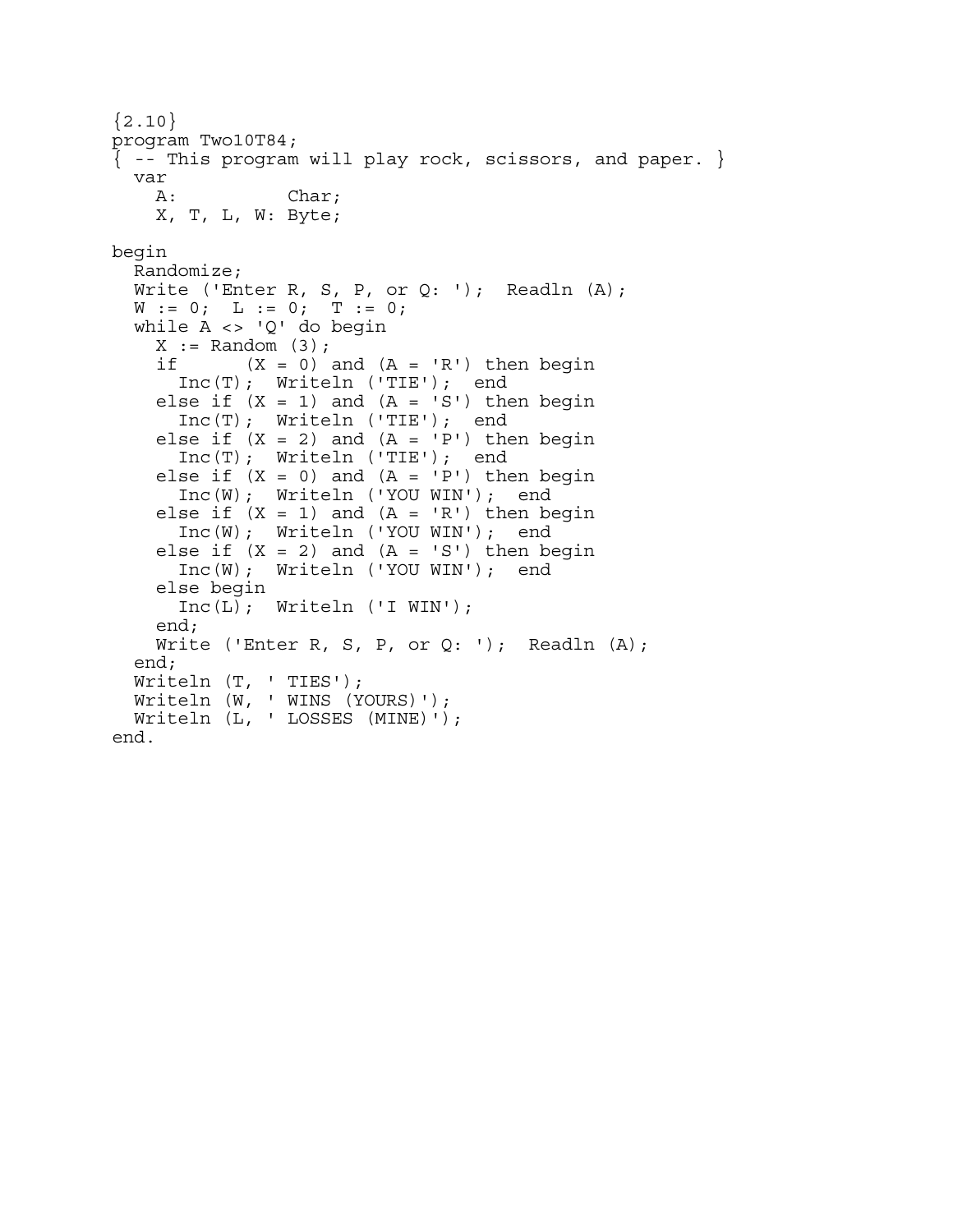```
\{3.1\}program Thr1T84; 
\vert -- This program will display a random trail of asterisks. \vert{ -- However, the program description is poorly worded and 
      ambiguous. The judging criteria is also poorly described. } 
uses Crt; 
   var 
     A: Array [1..24, 1..80] of Byte; 
     I, J, V, H, X, Y: Byte; 
     Ch: Char; 
    SameRun: Boolean;
begin 
   Randomize; 
   repeat 
     ClrScr; 
     for I := 1 to 24 do 
     for J := 1 to 80 do A[I,J] := 0;
    V := 12; H := 40; A[V, H] := 1;
     GotoXY (H, V); Write ('S'); SameRun := True; 
     while SameRun do begin 
     repeat 
      X := \text{Random}(4)until (X - 2 \iff Y) and (Y - 2 \iff X);
    if X = 0 then Dec(H);
    if X = 2 then Inc(H);
    if X = 1 then Dec(V);
    if X = 3 then Inc(V);
    if (A[V,H] = 1) or (V = 0) or (V = 23) or (H = 0) or (H = 80) then begin 
       GotoXY (1, 22); 
      Write ('THE MAXIMUM DISTANCE FROM START = \prime);
      Writeln (Abs(40 - H) + Abs(12 - V)); Ch := ReadKey; SameRun := False; 
     end 
     else begin 
      A[V, H] := 1; GotoXY (H, V); Write ('*); Y := X;
     end; 
    end; \{ - - while \}until Ch = 'Q';end.
```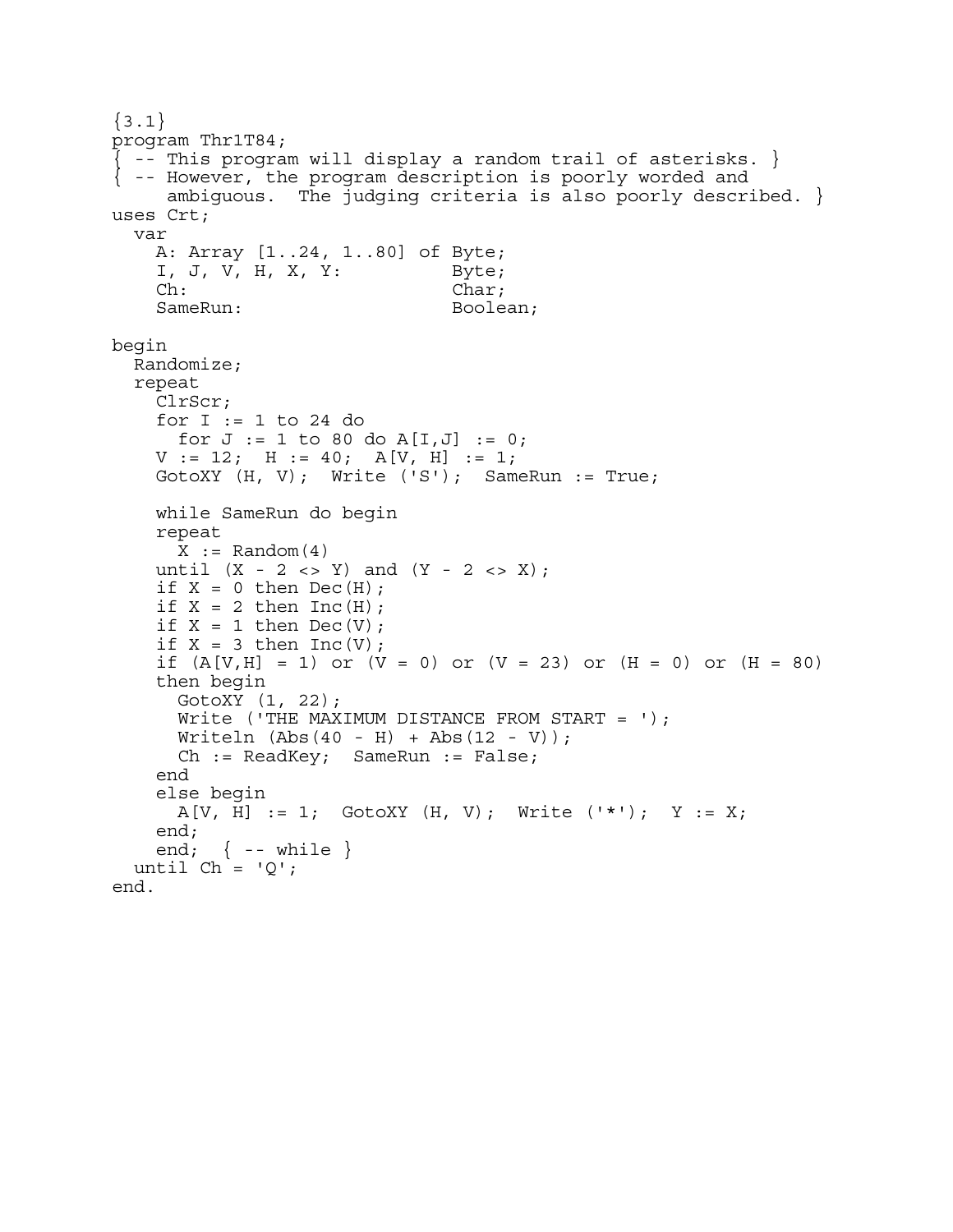```
\{3.2\}program Thr2T84; 
\{ -- This program will decode a message with frequent letters. \} const 
     B: String[12] = 'ETAOINSHRDLU'; 
   var 
     Ast, Bst: Array [0..32] of Char; 
     A: Array [1..32] of Byte; 
    Mes: String[32];
     I, J, K, 
     L, S, G: Byte; 
begin 
  Write ('Message: '); Readln (Mes); L := Length(Mes);
  for I := 1 to L do begin
     Ast[I] := Mes[I]; A[I] := 0;
   end; 
  Ast[0] := ' '; G := 0; S := 0;
  for I := 1 to L do begin
    K := 0;while (Ast[K] \iff Ast[I]) and (K \iff I-1) do Inc(K);
    if K = I then begin \{ - - Found 1st occurence of letter \}for J := I to L do
         if \text{Ast}[I] = \text{Ast}[J] then \text{Inc}(A[I]);
      if A[I] > G then G := A[I];
     end; 
   end; 
   { -- Replace letters in message } 
   for I := G downto 1 do begin 
    J := 1;while (A[J] \iff I) and (J \iff L) do Inc(J);
    if J \le L then begin
      Inc(S);
      for K := J to L do
         if \text{Ast}[K] = \text{Ast}[J] then \text{Bst}[K] := B[S];
     end; 
   end; 
  for I := 1 to L do Write (Bst[I]);
   Writeln; 
end.
```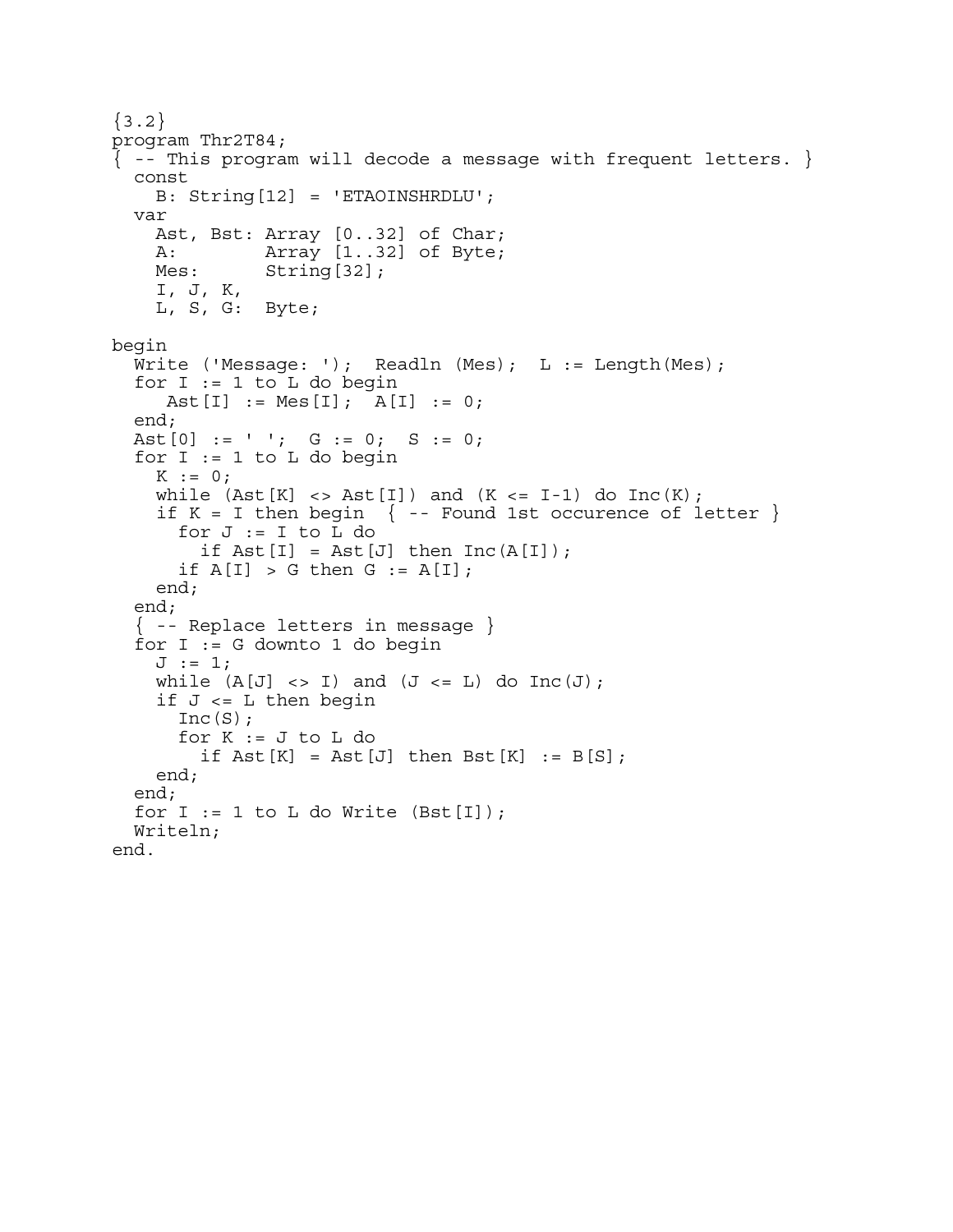```
\{3.3\}program Thr3T84; 
\{ -- This program will produce the digital product root. \} var 
     I: Byte; 
     Nst, N, X: LongInt; 
begin 
   Write ('ORIGINAL VALUE (1 TO 7 DIGITS): '); Readln (Nst); 
   Writeln (Nst); 
   while Nst > 9 do begin 
    N := 1;for I := 1 to trunc(\ln(Nst) / \ln(10)) + 1 do begin
      X := Nst - (Nst div 10) * 10;if X > 0 then N := N * X;
      Nst := Nst div 10;
     end; 
    Writeln (N); Nst := N;
   end; 
end. 
\{3.4\}program Thr4T84; 
\{ - - This program will display twin primes. \} var 
     N, I, J, T: Integer; 
     Prime: Boolean; 
begin 
  Write ('Enter N: '); Readln (N);
   Writeln ('TWIN PRIMES NOT GREATER THAN ', N); 
  for I := 3 to N - 2 do begin
    J := 2; Prime := True;
    while (J \leq Trunc(Sqrt(I))) and Prime do begin
      If I mod J = 0 then Prime := False;
      Inc(J);
     end; 
     if Prime then begin 
      T := I + 2;J := 2;while (J \leq Trunc(Sqrt(T))) and Prime do begin
        if T mod J = 0 then Prime := False;
        Inc(J);
       end; 
       if Prime then Writeln (I, ' ', T); 
     end; 
   end; 
end.
```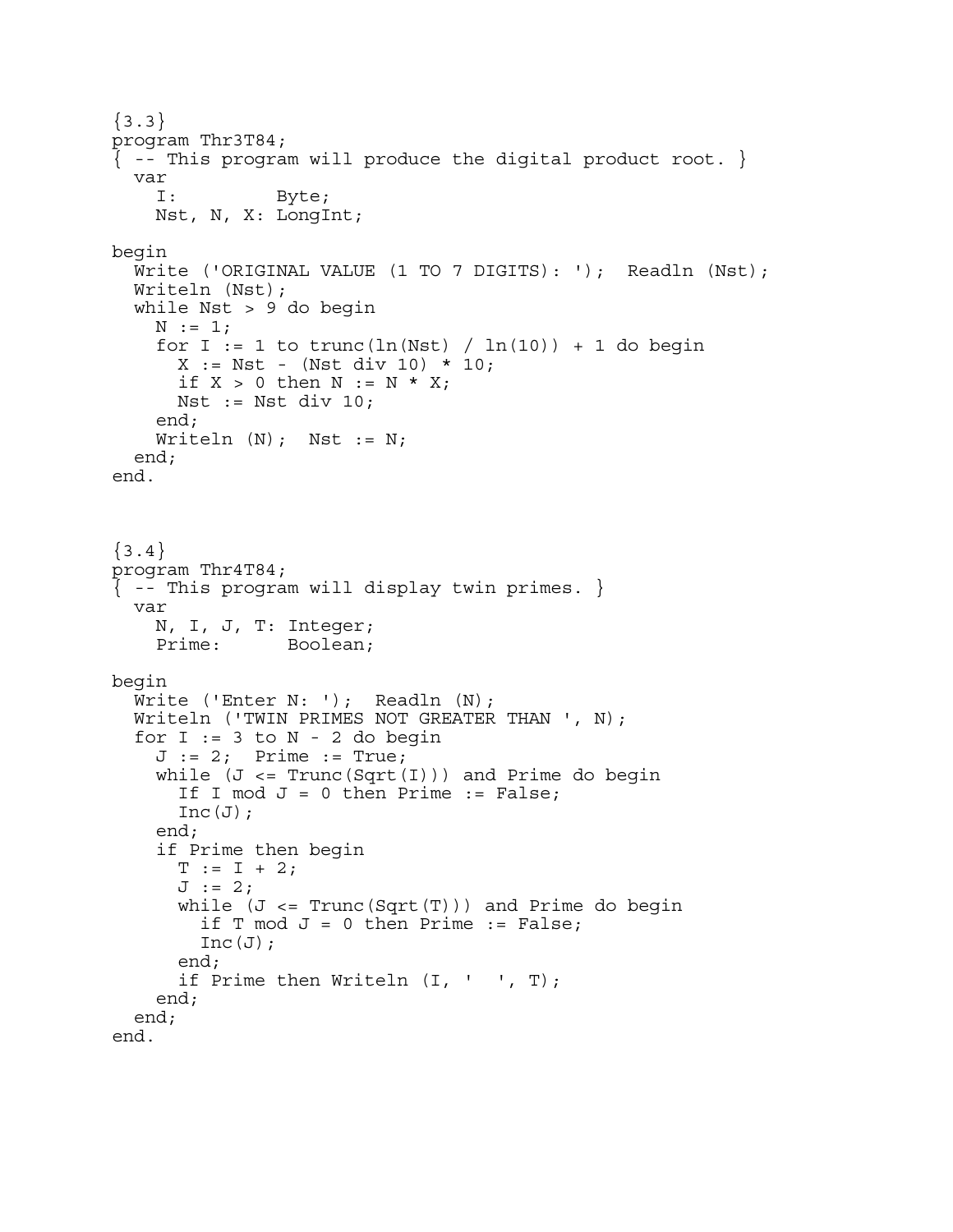```
\{3.5\}program Thr5T84; 
\{ -- This program will print subsets of m people. \} var 
     A: Array [1..26] of Byte; 
     Ast: Array [1..26] of Char; 
     I, M, L, N, S: Byte; 
begin 
  Write ('INPUT NUMBER, CAPACITY: '); Readln (L, M);
  for I := 1 to M do A[I] := M - I + 1;
  for I := 1 to L do Ast[I] := Chr(64 + I);N := 1; Dec(A[1]); S := 0; while N <= M do begin 
    Inc(A[N]);
     if N > 1 then 
      for I := N-1 downto 1 do A[I] := A[I+1] + 1;
    if A[N] \leq L - N + 1 then begin
      for I := M downto 1 do Write (Ast[A[I]]);
       Write(' ': 16 - M); 
      Inc(S); N := 0; end; 
    Inc(N); end; 
   Writeln; 
   Writeln ('THERE ARE ', S, ' SUBSETS'); 
end. 
\{3.6\}program Thr6T84; 
\{ - - This program will display histogram of letter frequency. \}uses Crt; 
   const 
     B: Array [1..5] of String[50] = 
       ('THE QUICK BROWN FOX JUMPED OVER THE LAZY DOG.', 
        'THIS IS AN EXAMPLE OF HOW', 
        'TO TEST YOUR HISTOGRAM PROGRAM. YOU', 
        'CAN USE THIS EXAMPLE.', 
        '*END*'); 
   var 
    A: Array [1..26] of Byte; 
     I, J, X, G: Byte;
```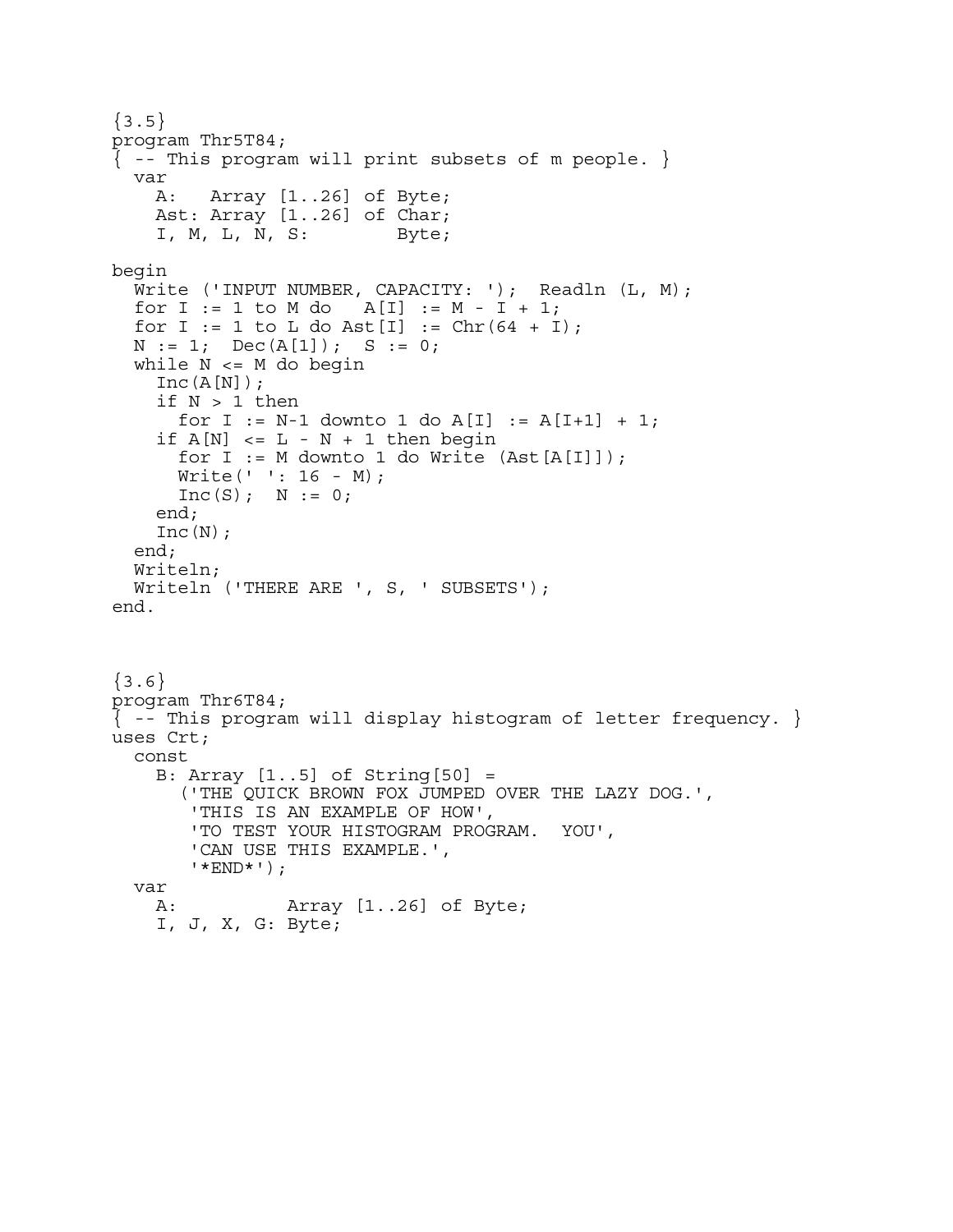```
begin 
   ClrScr; 
  for I := 1 to 26 do A[I] := 0;
  J := 1; G := 0; while B[J] <> '*END*' do begin 
    for I := 1 to Length(B[J]) do begin
      X := Ord(B[J, I]) - Ord('A') + 1;if (X \gt= 1) and (X \lt= 26) then
        Inc(A[X]);
      if A[X] > G then G := A[X];
     end; 
    Inc(J);
   end; 
  for I := G downto 1 do begin
    for J := 1 to 26 do
      if A[J] \geq I then begin
        GotoXY (J, G - I + 1); Write ('*);
       end; 
     Writeln; 
   end; 
  for I := Ord('A') to Ord('Z') do Write (Chr(I));
   Writeln; 
end. 
\{3.7\}program Thr7T84; 
{ -- This program will display a repeating decimal. } 
   var 
     Re: Array [1..100] of Integer; 
     N, D, X, I, J, R: Integer; 
     A, Xst: String[100]; 
begin 
  A := '': I := 0;Write ('Enter N, D: '); Readln (N, D);
  Write (N, ' / ', D, ' = '); X := N div D;if X > 0 then Write (X);
   Write ('.'); 
   repeat 
    Inc(I); R := N - D * X;if R = 0 then begin
       Writeln (A); Exit; 
     end; 
    Re[I] := R; N := R * 10; X := N div D;
    \{ - - Display decimal if remainder repeats itself \}for J := 1 to I - 1 do
      if Re[J] = R then begin
        Write (Copy(A, 1, J-1), '(');Writeln (Copy(A, J, I-J), '); Exit;
       end; 
     Str (X, Xst); 
    A := A + Xst;until R = 0;
end.
```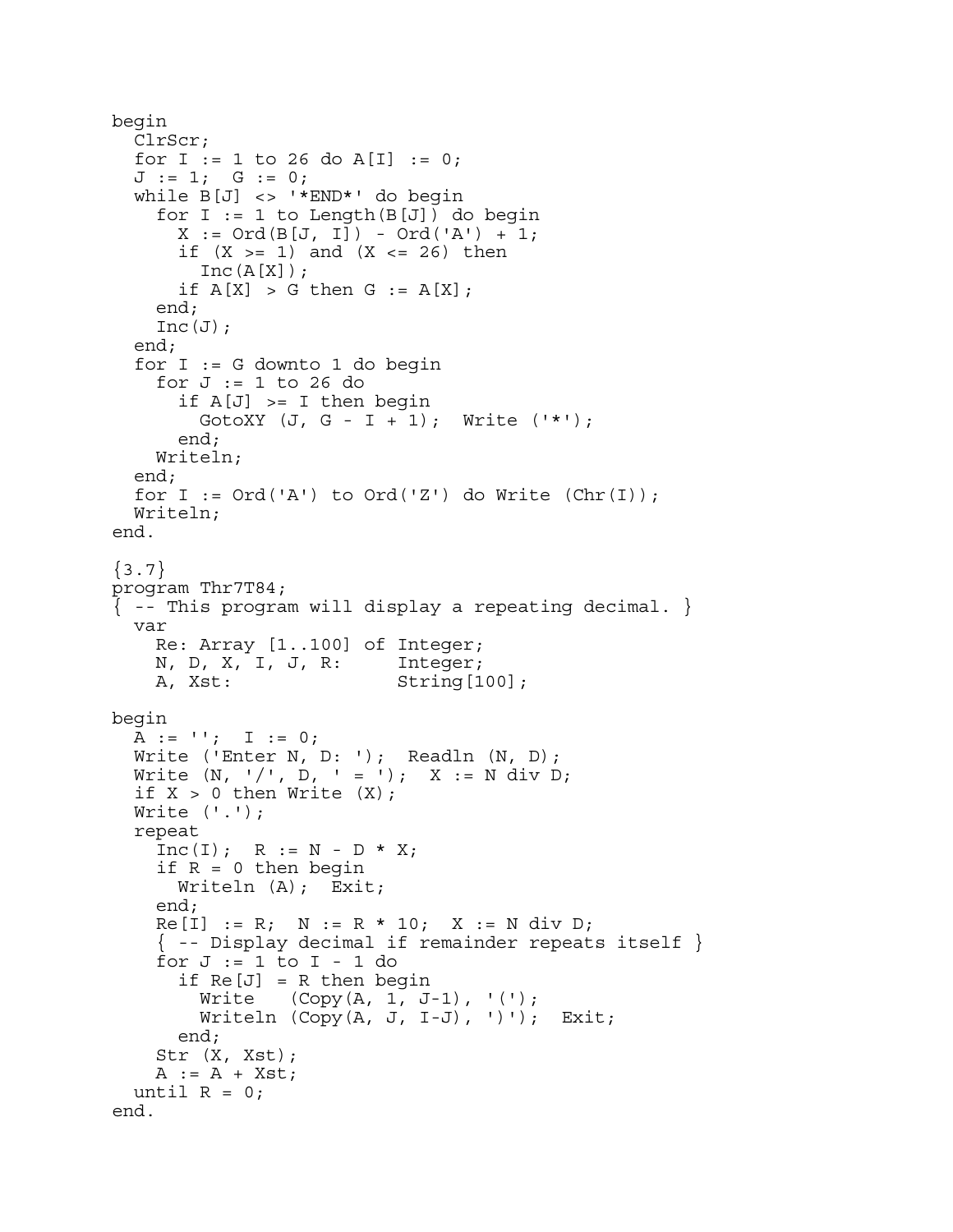```
{3.8}program Thr8T84; 
\{ - - This program will print # of round numbers less than N. \} var 
     I, J, K, L, M, N, S, T, X, Pow: Integer; 
begin 
  Write ('INPUT NUMBER: '); Readln (N); T := 0;
  for I := 2 to N do begin
   M := I; S := 0; K := Trunc(Ln(M) / Ln(2) + 0.01);
     for J := K downto 0 do begin 
      Pow := 1;for L := 1 to J do Pow := Pow * 2;
      X := M div Pow;
      S := S + X; M := M - X * Pow; end; 
    if S + S = K + 1 then Inc(T);
   end; 
   Write ('THERE ARE ', T); 
   Writeln (' ROUND NUMBERS LESS THAN OR EQUAL TO ', N); 
end.
```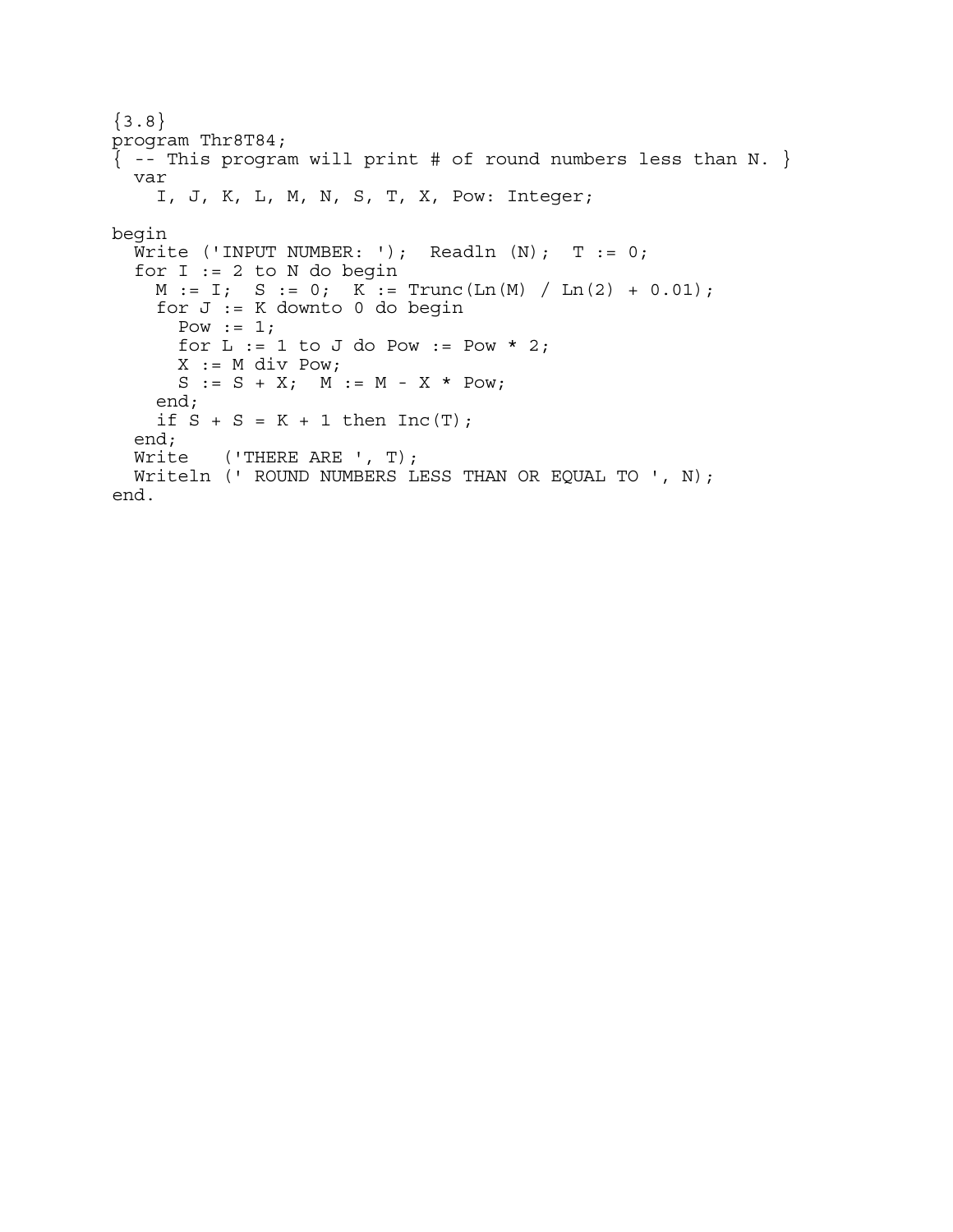```
{3.9}program Thr9T84; 
\{ -- This program will provide automated price increases. \} const 
     A: Array [1..3] of String[50] = 
       ('THE CURRENT COST OF BUCKLES IS', 
        '3 FOR $2.50, OR $10.00 A DOZEN.', 
         '*END*'); 
   var 
     I, J, K, L, X, Per, Code: Integer; 
     Xst: Char; 
     P, T: Real; 
begin 
  Write ('Enter \frac{1}{2}: '); Readln (P); P := P / 100;
  K := 1; while A[K] <> '*END*' do begin 
    L := Length (A[K]); I := 0;
     repeat 
      Per := 0;while (I < L) and (Xst < > '$') do begin
         Inc(I); Xst := A[K, I]; Write (Xst); end; 
       if Xst <> '$' then Writeln 
       else begin 
        J := I; X := 50;while (J < L) and ((Xst = '.'') or ((X > 47) and (X < 58))) and (Per < 2) do begin 
          Inc(J); Xst := A[K, J]; X := Ord(Xst);if Xst = '.' then Inc(Per); end; 
         Val (Copy(A[K], I+1, J-I-1), T, Code); 
        T := T + T * P; T := Round(T * 100) / 100;<br>Write (T: 4:2);I := J - 1; end; 
    until I \geq I;
    Inc(K);
   end; 
end.
```